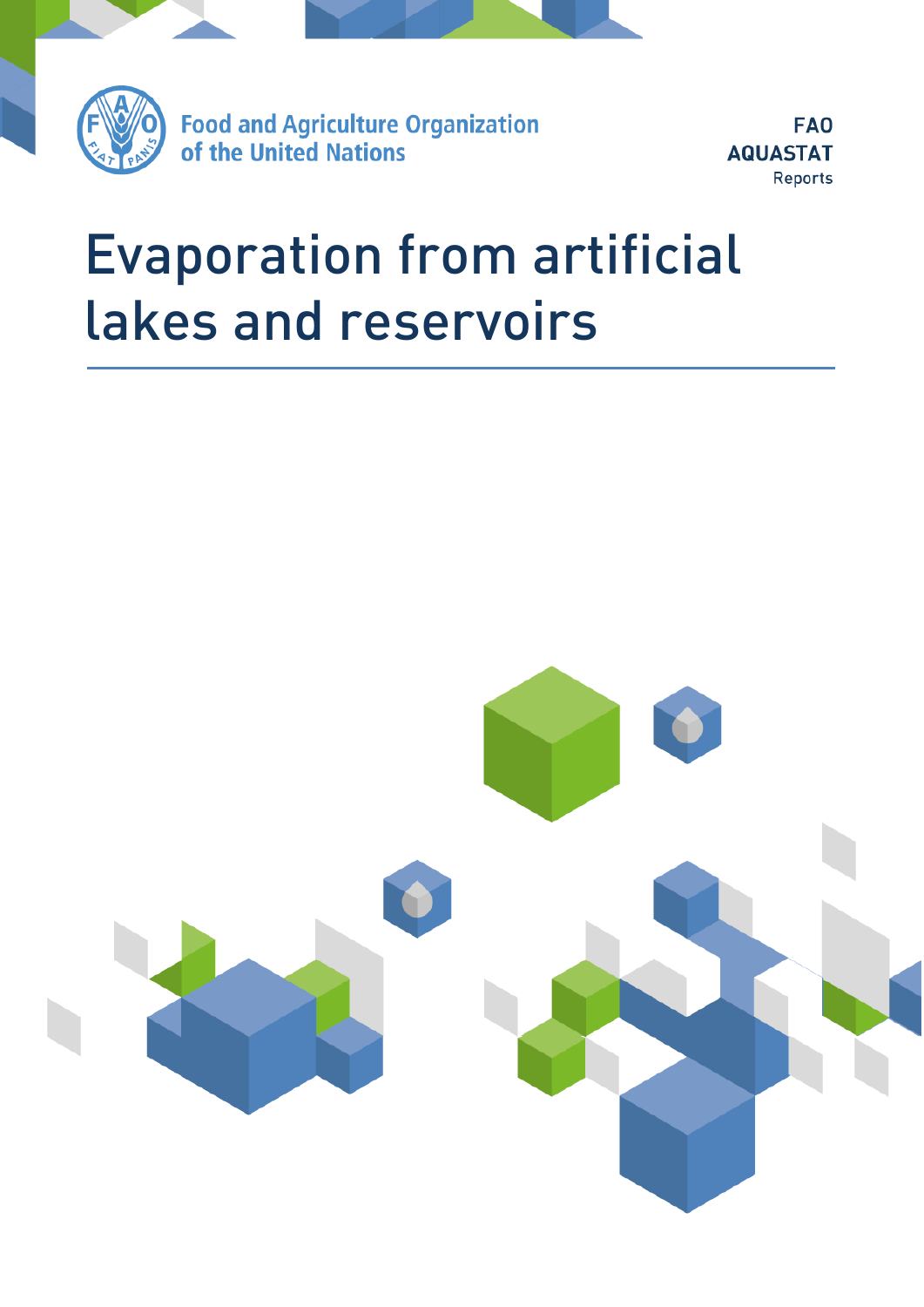# **Evaporation from artificial lakes and reservoirs**

Prepared by: **Amit Kohli** and **Karen Frenken** AQUASTAT Programme, FAO *<sup>1</sup> July 2015*

#### **1. Introduction**

Dams and their associated reservoirs provide many services, including water storage, flow regulation, navigation, hydropower, in-stream and off-stream uses, flood protection, amongst others. However, these artificial lakes and reservoirs evaporate more water than the natural surface water flow before the dam was built, because dams generally increase the surface area of the body of water. This means that more water is exposed to air and direct sunlight, thus increasing evaporation. This "lost" water is referred to as consumed, because it is removed from the system. In some cases, this water consumption can be quite substantial.

AQUASTAT gathers country-level information about dams and reservoirs (see Section 2), but information about evaporation from artificial lakes and reservoirs is rarely reported. Due to its importance, AQUASTAT has estimated the evaporation for all artificial lakes and reservoirs that are available in the [geo-referenced dam database](http://www.fao.org/nr/water/aquastat/dams) it maintains. This exercise is a very rough estimation, the limitations of which are documented in Section 3 and Section 5, and it thus should be considered as an 'order of magnitude' study. As always, AQUASTAT welcomes feedback which would help improving the information provided.

#### **2. Inputs**

1

The analysis was performed using the following inputs:

- A. [AQUASTAT geo-referenced database of dams:](http://www.fao.org/nr/water/aquastat/dams) a database spanning 157 countries, 14 200+ dams, 6 700 km<sup>3</sup> total capacity. This database holds the following information:
	- **Country**
	- Name of dam
	- Alternate dam name
	- ISO alpha- 3
	- Administrative unit
	- Nearest city
	- **River**
	- Major basin
	- Sub-basin
	- Completed/operational since
	- Dam height (m)
	- Reservoir capacity (million  $m^3$ )
	- Reservoir area (km<sup>2</sup>)
	- Sedimentation (latest known) (%)

<sup>1</sup> The [AQUASTAT Programme](http://www.fao.org/nr/aquastat) of FAO collects, analyzes and disseminates information on water resources, water uses, and agricultural water management. Water usage time series per country can be observed in th[e AQUASTAT database.](http://www.fao.org/nr/water/aquastat/data/query/index.html?lang=en) Questions and comments can be directed to aquastat@fao.org.

The authors would like to thank **Michael Kao** and **Alex Matrunich** for helpful discussions during this analysis.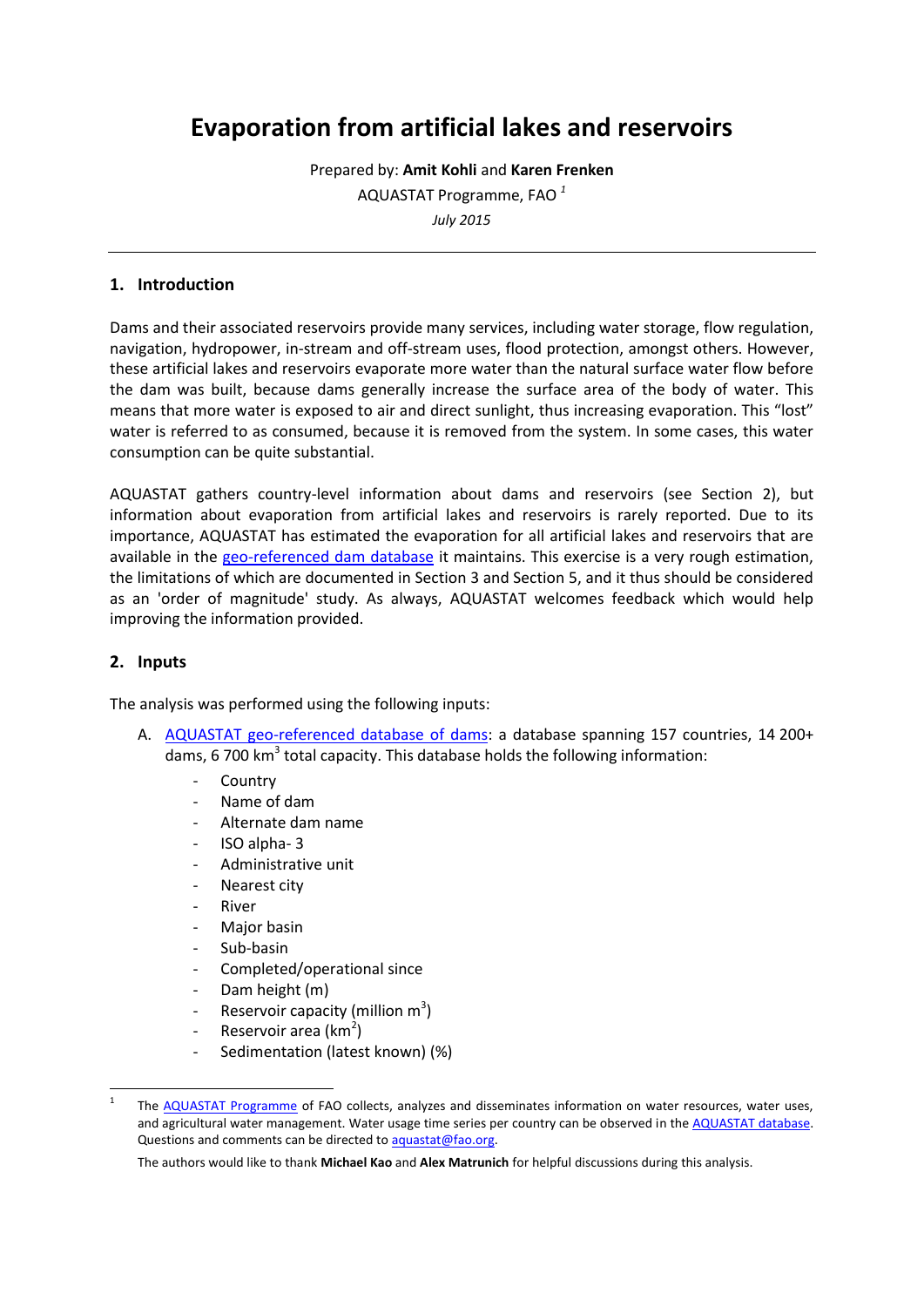- Purpose: irrigation, water supply, flood control, hydroelectricity (MW), navigation, recreation, pollution control, livestock rearing, other
- Decimal degree latitude
- Decimal degree longitude
- National reference(s)
- Other reference(s)
- **Comments**
- B. [Global map of monthly reference evapotranspiration -](http://www.fao.org/geonetwork/srv/en/metadata.show?id=7416&currTab=summary) 10 arc minutes: Grid with estimated reference evapotranspiration per month with a spatial resolution of 10 arc minutes.
- C. Dams within Open Street Maps (OSM): See Section 4
- D. dams within Wikipedia: See Section 4

## **3. Methodology**

This section describes the methodology followed in order to estimate the evaporation in depth for each artificial lake and reservoir behind a dam. These values then then were converted to volume and summed for all dams within each country to generate a national level evaporation value. In order to approximate the evaporation from each dam, the  $ET_0$  for each dam reservoir was gathered from the map of Reference Evapotranspiration, using the coordinates of each dam (see Section 5).

The evaporation of each dam reservoir was calculated by using Equation 56 of FAO (2000) as follows:

$$
ET_c = K_c \times ET_0
$$
 [Equation 1]

Where:

 $ET_c$  = Crop evapotranspiration in depth (mm/day)  $K_c$  = Crop coefficient (-)  $ET<sub>o</sub>$  = Reference evapotranspiration (mm/day)

For open water, assuming  $K_c = 1.00$  (see Section 5), Equation 1 simplifies to:

$$
ET_c = ET_0
$$
 [Equation 2]

Considering that there is no transpiration element to this analysis, Equation 2 becomes:

$$
E_d = ET_O
$$
 [Equation 3]

**[Equation 4]**

Where (also converting the period from day to year):

 $E_d$  = Dam reservoir evaporation in depth (mm/year)

 $ET<sub>o</sub>$  = Reference evapotranspiration (mm/year)

And in volumetric units and converting units:

$$
E_v = ET_0 \times A \times 10^{-6}
$$

Where:

 $E_v$  = Dam reservoir evaporation in volume (km<sup>3</sup>/year)<sup>2</sup>

 $ET<sub>o</sub>$  = Reference evapotranspiration in depth (specific to each dam) (mm/year)

A  $=$  Reservoir surface area (specific to each dam) (km<sup>2</sup>)

 $\frac{1}{2}$ 1 km<sup>3</sup> = 1 000 million m<sup>3</sup> = 1 000 000 000 m<sup>3</sup>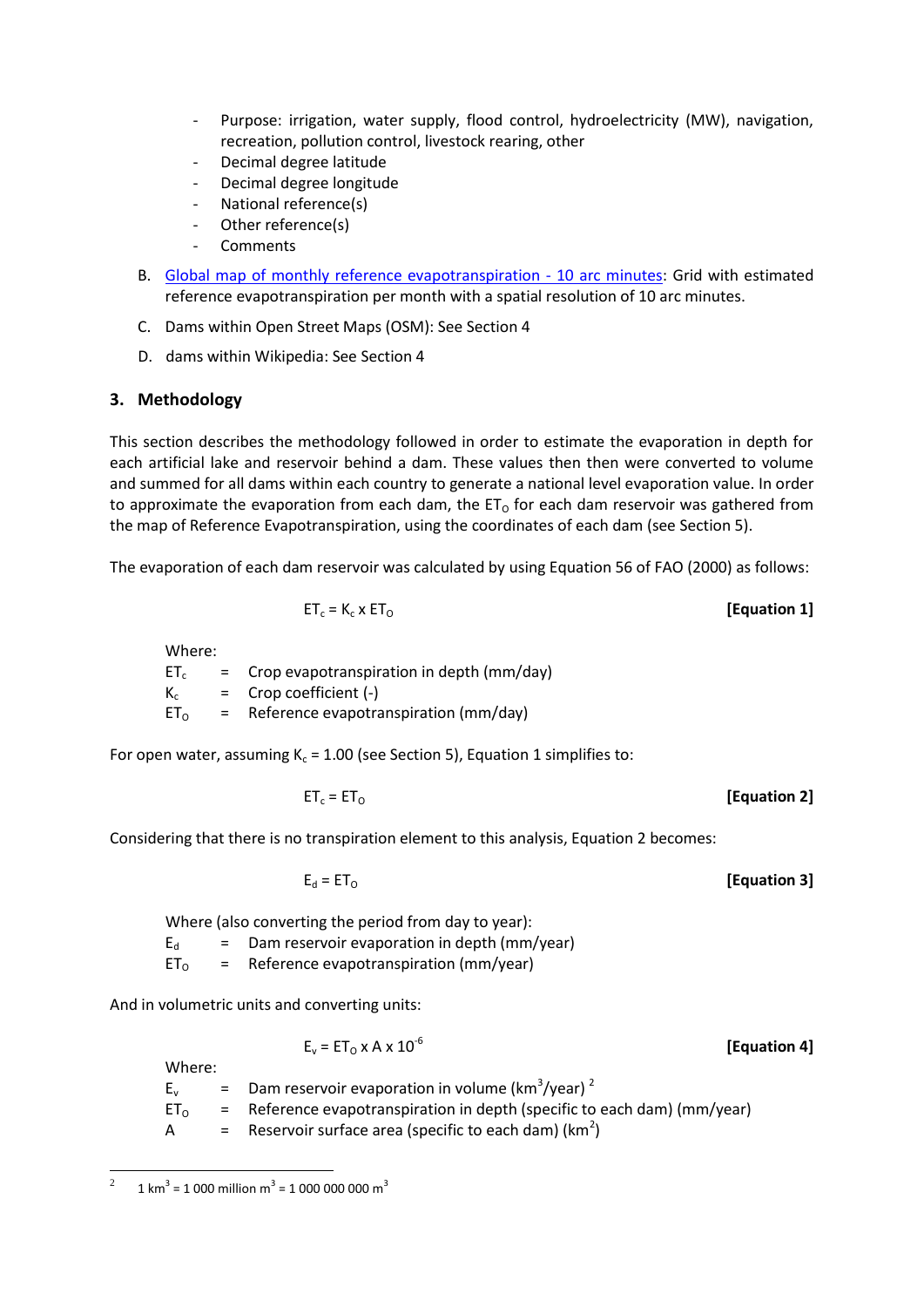Thus, the evaporation in volume was calculated for each dam by multiplying the surface area of each dam's reservoir by the  $ET_0$  for that geographic area. While this approach is intended to be used for crops and not open water, it does provide a way to quickly estimate the evaporation for the whole world with minimum data inputs. Of course, where accurate evaporation estimations like open pan measurements are available, it is advisable to use these methods instead of this equation. However, this information is only available for a miniscule fraction of dams. The error introduced by the use of this method is discussed in greater detail in Section 5.

Therefore, what is required to calculate the evaporation from each dam are the coordinates (for the  $ET<sub>o</sub>$ ), and the surface area (A). This presented a challenge for AQUASTAT because of the 14 200+ dams held in the AQUASTAT database: (i) only 13 589 dams have data on capacity; (ii) of those, only 9 691 dams have data on surface areas; (iii) of those, only 8 091 dams have coordinates. Considering the big omissions, these gaps had to be filled.

To fill the missing coordinates, other geographic information was used to approximate these dam locations, using the following methodology:

- If the city and the state and the country are known: use that location
	- If the state and the country are known: use the center-point of the state
		- Failing this, the country center-point was used

The missing reservoir surface areas were much more complicated to fill. Given the vast variety of dam shapes and sizes, we were unable to find any meaningful proportional relationship. A quick depiction of the irregular relationship is displayed below in Figure 1. Consider that this chart shows the log of the relationships, which should make clear the poor predictability of the area given the capacity.

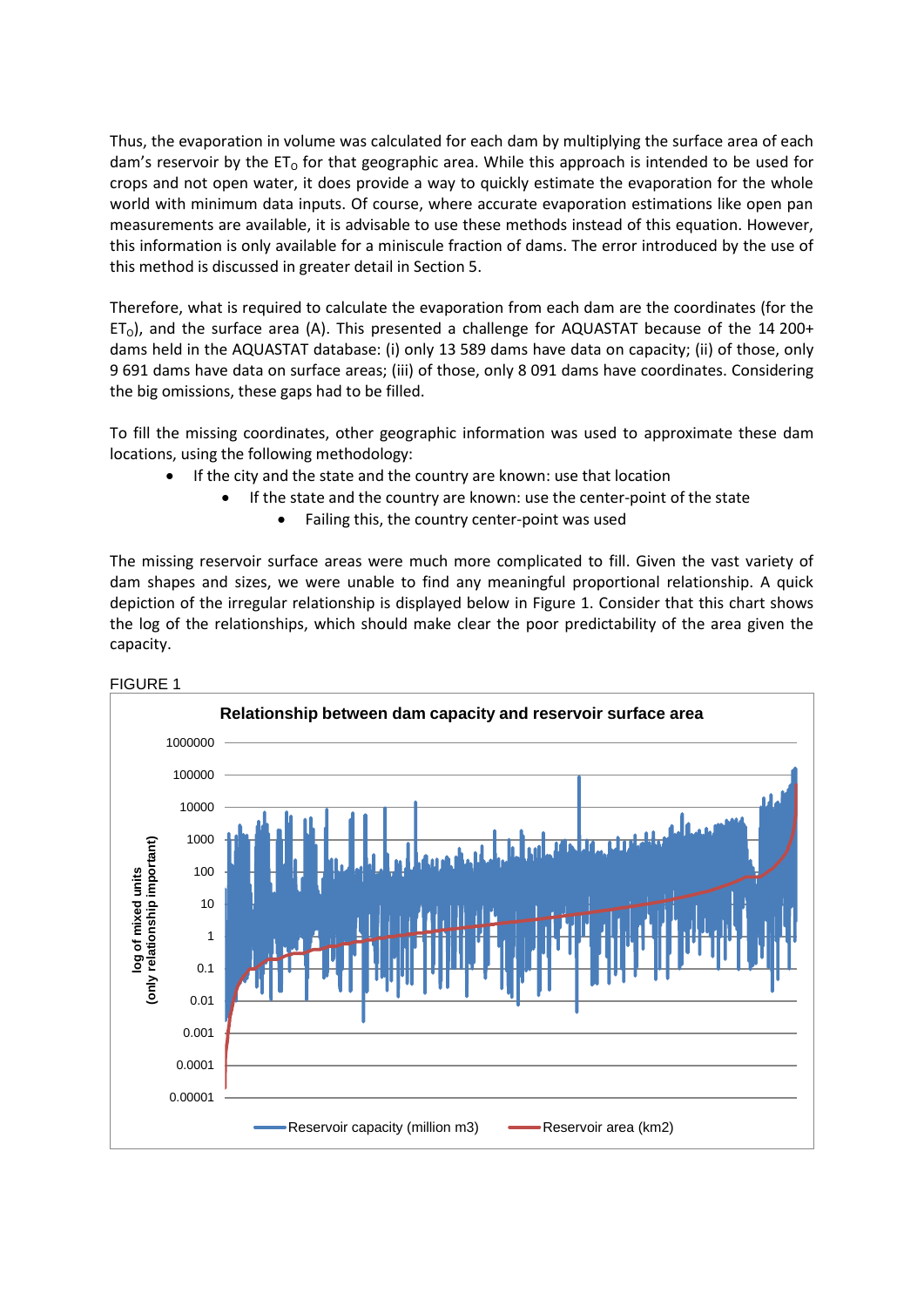The following methodology, developed by [GRanD](http://www.gwsp.org/fileadmin/downloads/GRanD_Technical_Documentation_v1_1.pdf) (Global Reservoirs and Dams database) was also attempted:

|  | V = $0.678$ (A·h) <sup>0.9229</sup>                                                                                                | [Equation 5] |
|--|------------------------------------------------------------------------------------------------------------------------------------|--------------|
|  | $V = 30.684 A^{0.9578}$                                                                                                            | [Equation 6] |
|  | Where: $V =$ Reservoir volume (10 <sup>6</sup> m <sup>3</sup> )<br>$A =$ Reservoir area (km <sup>2</sup> )<br>$H =$ Dam height (m) |              |

These equations were developed by GRanD in order to estimate missing reservoir volumes if both area and dam height were available, or if only the reservoir area was available. They arrived at the coefficients by statistical regression analysis of the GRanD database (5 824 dams). Equation 5 was more accurate ( $R^2$  = 0.92 for Equation 5 vs  $R^2$  = 0.80 for Equation 6). For our purposes, we reversed these equations in order to calculate A.

Unfortunately, for our analysis, this approach did not yield sufficiently useful results due to the fact that we have almost three times more dams and they include very small dams as well. Even after the regression coefficients were recalculated, the correlation was low. We decided to split the dams into ten categories based on their capacity. Figure 2 shows the average and median by category to check the correspondence at different intervals. As can be seen, the median is a bit closer, but fits unevenly at different categories, including a very large non-linearity. Therefore this model was rejected.



The dataset was cleaned a bit by removing dams where we knew the reported data for capacity, area, and height was impossible. Also removing all dams that didn't have information for ALL (V,h,A) in order to only use the best fit possible, improved the correspondence Figure 3).

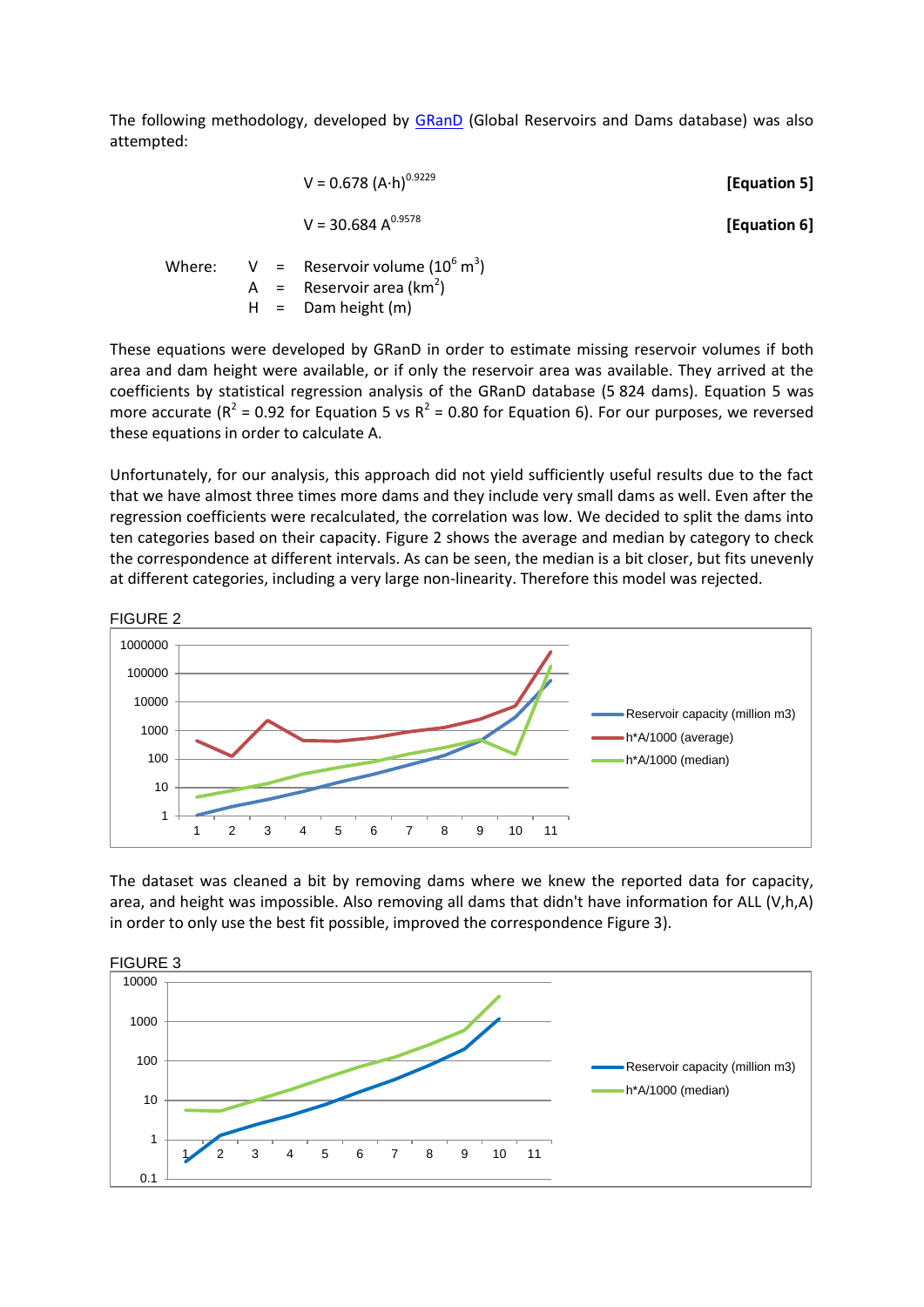The method ultimately opted for was imputation of results based on the median of each category. For our needs it doesn't matter that the area be accurate for every dam, we just want to minimize the error caused by guessing an area for any given dam capacity. Therefore, imputation reduces the risk of guessing a wildly inaccurate surface area.

Figure 4 shows the correlation between REAL capacities and modelled capacities using the GRanD approach and imputation. In order to simplify the representation, the dams were first broken up into categories based on their dam capacity (in an effort to minimize the variability).



FIGURE 4

Once the area and reference evapotranspiration for each dam were available, the evaporation was calculated using Equation 4.

The evaporations for all dams were aggregated into a global total that was **865 km<sup>3</sup> /year**. However, this assumes that all dams are filled to capacity, which is clearly not the case. AQUASTAT decided to assume that all dams are half-full. Since surface areas of dams correlate almost exactly with dam capacities, we reduced this full capacity number by 50 percent. An additional 10 percent reduction was administered in order to account for the fact that rivers had also SOME evaporative loss before the dam was constructed. Therefore,

Actual Evaporation = 0.4 
$$
x
$$
 Maximum Evaporation **[Equation 7]**

#### **Therefore, AQUASTAT has calculated that the actual evaporation from artificial lakes and reservoirs is 346 km<sup>3</sup> /year**.

This value for each country and each year (taking into consideration the year a dam became operational as per our dams database) has been introduced in the database. While it might seem silly to worry about the minutia of details and then at the end to simply take a fraction of the total, readers and users of the data are reminded that this exercise was made to determine how water is being evaporated from reservoirs for every country in the world. Whether this analysis is overestimated or underestimated is less relevant than to treat all countries equally, which means keeping the data quality as high as possible for as long as possible.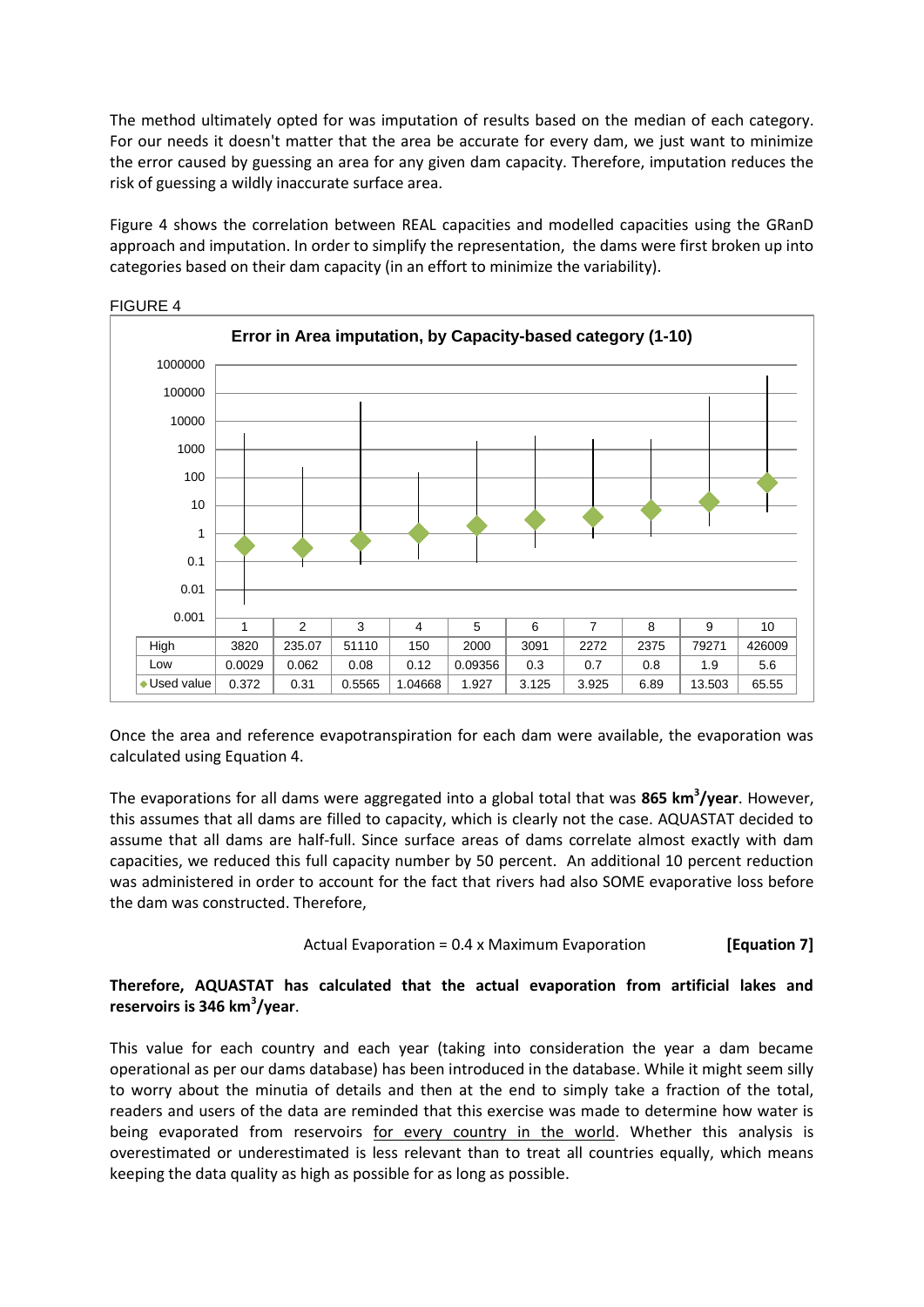#### **4. Data fullness**

In this exercise we take all known dams per country and aggregate the evaporations from their reservoirs. This introduces a large reporting bias because the more dams we know about, the higher the evaporation will be (see Section 5). In order to minimize the reporting bias, AQUASTAT attempted to see if there were any other dams that had capacity, surface area and coordinates information, in addition to the ones available in its database.

In order to cast the net wide, dams on Wikipedia and Open Street Map were consulted. This is how the information was gathered:

- $\triangleright$  Dams within Open Street Maps (OSM)
	- Harvested dams by using Overpass Turbo (http://overpass-turbo.eu/), searching for Nodes, Ways, and Relations containing the word "dam" within each bounding box. Bounding boxes were iteratively drawn in order to minimize the number of queries, while not returning an error<sup>3</sup>. This set was reduced by only keeping:
		- Nodes that had a name (in any language), and coordinates
		- Ways that had a name (in any language), and contained a Node with coordinates. For the sake of this exercise, the coordinates of the first Node were assigned to the Way. Taking the centroid of all Nodes would be more correct, but added complication with no meaningful benefit.
	- This final set of "useful dams" consisted of 58 668 dams with the following metadata:
		- Name
		- Decimal degree latitude
		- Decimal degree longitude
- $\triangleright$  Dams within Wikipedia
	- Harvested by downloading all wikipedia titles from dbpedia.org (accessed in June 2015). Since the data on dbpedia was not in sync with (and older than) the data on wikipedia, the list of dbpedia links was modified to be compatible with wikipedia, and all wikipedia had their "blue box" information scraped. There were several falsepositives as well as inconsistent content within the blue boxes. This set having a lot of inconsistent data, it was cleaned.
	- The final set of "useful dams" consisted of 5759 dams with 32 variables (most sparsely filled). The important variables were:
		- Total capacity
		- Surface area
		- Decimal degree latitude
		- Decimal degree longitude
	- The total capacity and surface area were reported in a wide variety of units, so conversion had to be performed to ensure the data all used the same units.

response <- httr::GET(query)

1

<sup>3</sup> A better way to harvest this information was later identified: In R, create a loop for each latitude (360) drawing a thin bounding box spanning all longitudes, and run iteratively a script like this:

query <- 'http://overpass.osm.rambler.ru/cgi/interpreter?data=[out:json][timeout:2500]; way["waterway"="dam"][~"^nam[e|e:en|e:fr|e:es]"~"."];out;'

httr::content(response)

The above is just for Ways. The same would have to be done for Nodes.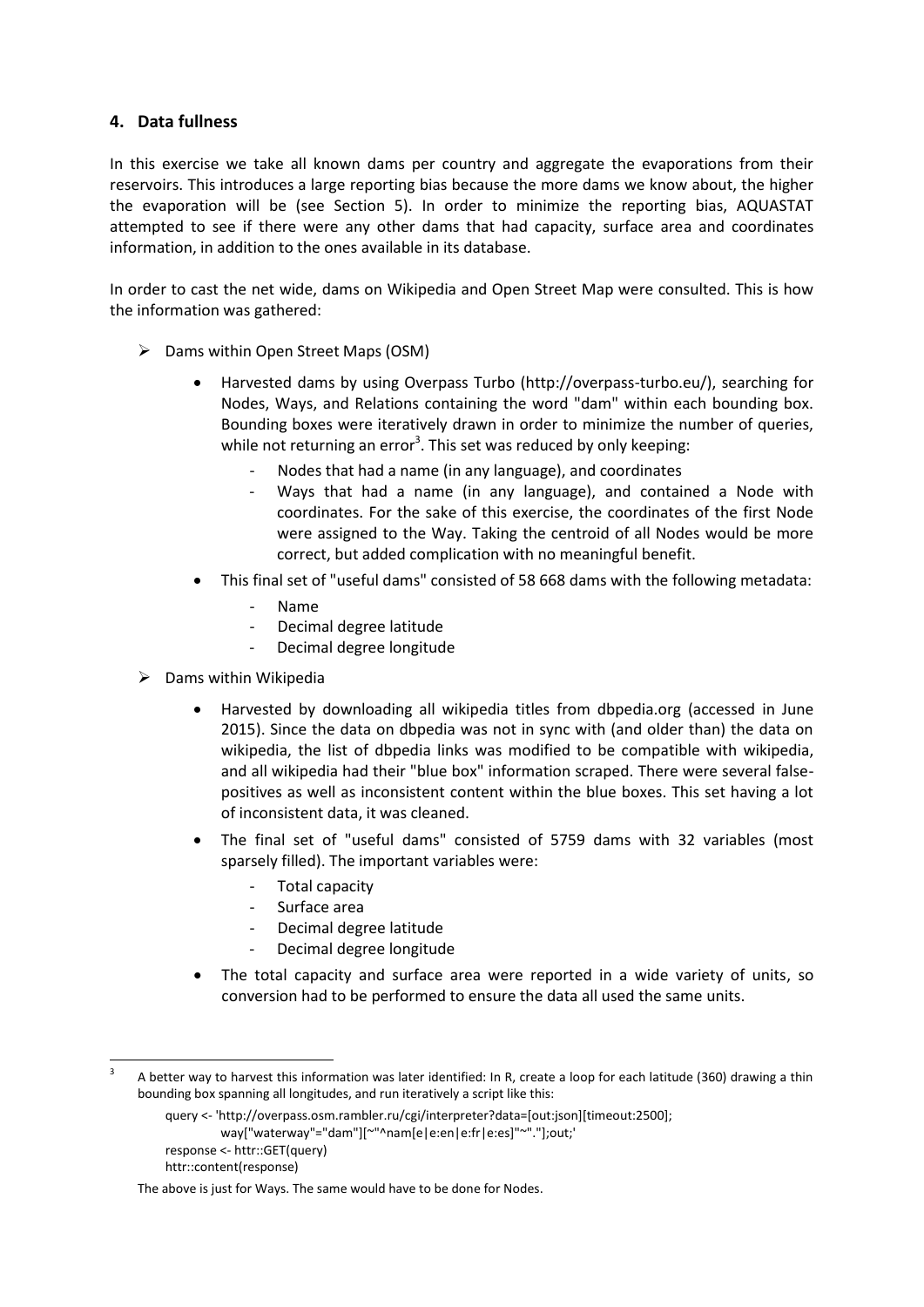The dams of AQUASTAT, Open Street Map and Wikipedia have been combined into a massive Google Earth.kml file to examine better the geographic correlation. This file is available here: <http://www.fao.org/nr/water/aquastat/dams/all.merged.kml> (warning 200+ Mb file). In it:

- $\checkmark$  Blue LEFT arrow is an OSM dam
- $\checkmark$  Red DOWN arrow is a Wikipedia dam
- $\checkmark$  Green UP arrow is an AQUASTAT dam, the coordinates of which have been verified
- $\checkmark$  Green DIAGONAL arrow is an AQUASTAT dam, the coordinates of which have been approximated using the methodology in Section 3.

The OSM and Wikipedia dams were used to supplement the information on AQUASTAT dams and also to identify dams that AQUASTAT did not have. Matching dams proved quite challenging due to the fact that all three sources can have quality problems, misspellings, different spellings, mistranslations, etc. String matching was attempted after removing accents and white space, which was only moderately successful. String matching algorithms based on string distance (for example, the Levenstein algorithm) were used, but even when cutting the threshold of distance down to 1 (the minimum string distance that's not equal strings... for example "cat" and "hat"), the matches were not meaningful. For example:

| 696 | Kodna Dam/Koda Dam                    | 1              |
|-----|---------------------------------------|----------------|
| 697 | Kerit Dam/Kurit Dam                   | $\mathbf{1}$   |
| 698 | Vail Dam/Vaal Dam                     | $\overline{1}$ |
| 699 | Tanda Dam/Tansa Dam                   | $\mathbf{1}$   |
| 700 | Allal Al Fassi Dam/Allal al Fassi Dam | $\mathbf{1}$   |
| 701 | Karpura Dam/Karpara Dam               | $\mathbf{1}$   |
| 702 | Kodo Dam/Koda Dam                     | $\mathbf{1}$   |
| 703 | Morris Dam/Norris Dam                 | $\mathbf{1}$   |
| 704 | Baisha Dam/Baishan Dam                | $\mathbf{1}$   |
| 705 | Hassan II Dam/Hassan I Dam            | $\mathbf{1}$   |
| 706 | Mohammed V Dam/Mohamed V Dam          | $\mathbf{1}$   |
| 707 | Altus Dam/Almus Dam                   | $\mathbf{1}$   |
| 708 | Hamahara Dam/Tamahara Dam             | $\mathbf{1}$   |
| 709 | Isaka Dam/Isawa Dam                   | $\mathbf{1}$   |
| 710 | Ikawa Dam/Isawa Dam                   | $\mathbf{1}$   |
| 711 | Kori Dam/Bori Dam                     | $\mathbf{1}$   |
| 712 | Smir Dam/Sir Dam                      | $\mathbf{1}$   |
| 713 | Tansi Dam/Tansa Dam                   | $\mathbf{1}$   |
| 714 | Liujiaxia Dam/Lijiaxia Dam            | $\mathbf{1}$   |
| 715 | Nina Dam/Sina Dam                     | $\mathbf{1}$   |
| 716 | Kebir Dam/Kebar Dam                   | $\mathbf{1}$   |

This is due to the fact that there is a tremendous amount of dams, but most dams have relatively short names, therefore it is almost more likely to find an identically named dam from somewhere in the world than finding a misspelled dam. In the end, exact matches and matches based on search engine hit correlation were used to identify dams in other datasets. Unfortunately, AQUASTAT was unable to improve ANY area and/or coordinates information from these other two data sources. Just a few new dams were identified and added to the AQUASTAT dams database.

One suggestion that was not attempted that could have helped was to try to match dams based on cluster analysis of the coordinates. This would only have helped identify useful Areas, since we would be assuming that the coordinates were correct. In the end, after consulting the dam distribution, it did not seem worthwhile to perform this analysis.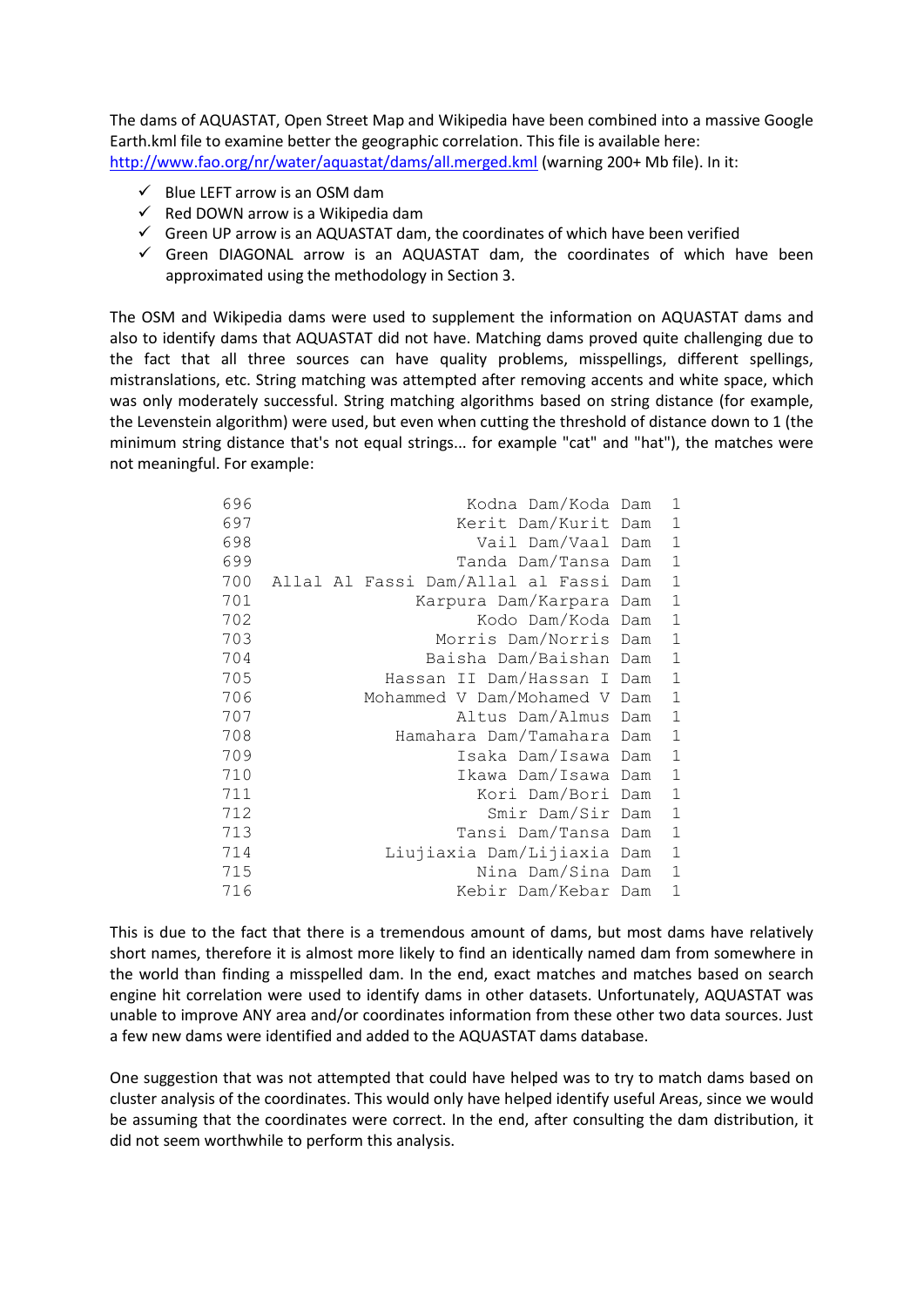### **5. Caveats**

This analysis is riddled with wild approximations. Readers are cautioned to review this section carefully.

a. Regarding the use of  $ET_0$  and K<sub>c</sub> to estimate evaporation (Equation 1), in FAO (2000) the K<sub>c</sub> values for open water are as follows:

|                                                                | $K_c$ ini | $Kc$ mid | $K_c$ end |
|----------------------------------------------------------------|-----------|----------|-----------|
| Open Water, < 2 m depth or in subhumid climates or tropics     | 1.05      | 1.05     |           |
| Open Water, > 5 m depth, clear of turbidity, temperate climate | 0.65      | 1.25     |           |

*\* These K<sup>c</sup> values are for deep water in temperate latitudes where large temperature changes in the water body occur during the year, and initial and peak period evaporation is low as radiation energy is absorbed into the deep water body. During fall and winter periods (K<sup>c</sup> end), heat is released from the water body that increases the evaporation above that for grass. Therefore, K<sup>c</sup> mid corresponds to the period when the water body is gaining thermal energy and K<sup>c</sup> end when releasing thermal energy. These K<sup>c</sup> values should be used with caution.*

The data for dams that was readily available to AQUASTAT did not include water temperature, air temperature, evaporation data, or dam geometry. Lacking this specific information, and in light of the fact that a detailed  $ET_0$  global map was available, AQUASTAT decided to use Equation 1, where  $K_c = 1.00$  was assumed for simplicity. This would introduce an error in the deep portion of the reservoir of -35 percent and +25 percent depending on the season. For the shallow portion of reservoirs, the evaporation would be underestimated by 5 percent. Given the rough nature of this analysis, and comparing obtained results to published data, this error was considered acceptable, although the reader's and data user's attention is brought to these limitations.

- b. The more dams are analyzed, the more evaporation from artificial lakes and reservoirs will be identified. This represents a source of error since countries for which information is scarce will inevitably have a low evaporation reported in the AQUASTAT database. This also means that since different information on dams is available in different countries, there are necessarily differences in final results directly attributable to the input file used. While this shortcoming is regrettable, AQUASTAT has done what is possible to supplement the data with dam information available online.
- c. The TOTAL evaporation assumes that all dams operate at the design capacity, and therefore, the surface area of the water body within each reservoir is assumed to be filled to the design capacity. This assumption may not be valid as dams often operate at a capacity less than the design capacity. Unfortunately, statistics regarding actual capacity are not available for all dams (and also vary from year to year). Therefore it was not possible to find a consistent methodology through which to determine how much the evaporation is overestimated in each country. This is the single most important parameter in determining the global total, and future collaborators are encouraged to identify a better way to predict the percent fullness of each dam.
- d. This analysis assumes that dams began operating at design capacity on the "completed on" year. This is a source of error since, depending on the dam, it may take several years to fill the reservoir to the design capacity volume. This time-lag is present for all countries and therefore applies equal error throughout every country.
- e. It is assumed for the sake of this analysis that the entire surface area of the reservoirs is anthropogenic, but that is not true. Rivers do have a surface area, and in some cases the surface area is not insubstantial. For the purposes of this analysis, we reduced 10 percent from the total evaporation for each country in order to account for this.